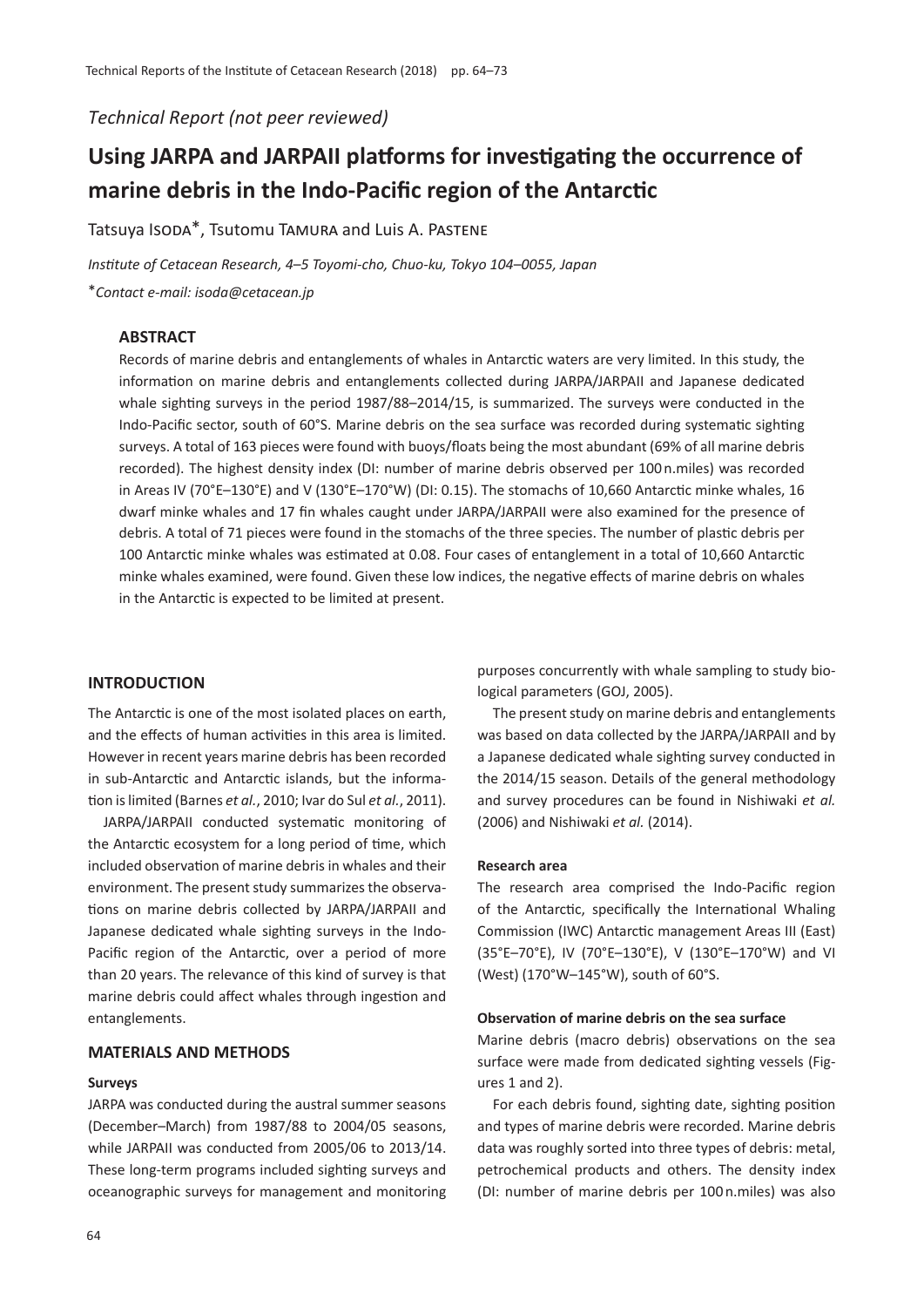

Figure 1. Sighting vessel from where the observations were made (left) and sighting activity of whale schools and marine debris (right).



Figure 2. Example of marine debris found on the sea surface. The buoy was observed at 67°S; 179°W during the 2013/14 season.



Figure 3. Examination of marine debris in whale stomachs onboard the research base vessel.

calculated in the period 1995/96–2014/15. No independent sighting surveys were conducted in the 2010/11, 2011/12 and 2013/14 seasons due to external interferences.

#### **Observation of marine debris in whale**'**s stomach**

The stomachs of 10,660 Antarctic minke whales (*Balaenoptera bonaerensis*), 16 dwarf minke whales (*B. acutorostrata* subsp.) and 17 fin whales (*B. physalus*) were examined for the occurrence of debris.

The examination of whale stomachs was conducted onboard the research base vessel as shown in Figure 3. The three stomach chambers and the duodenal ampulla

were examined macroscopically during the JARPA. Only the fore and main stomachs were examined during the JARPAII. Marine debris and objects other than preys were tabulated by five categories: feather, stone, wood, plastic and other. The sizes of solid objects (stone, wood and plastic) were estimated from photographic records.

The relationship between body length and body weight of Antarctic minke whales was compared between whales with and without debris in their stomachs (*n*=8,705). This was made to examine the body condition of the whales with debris in their stomachs.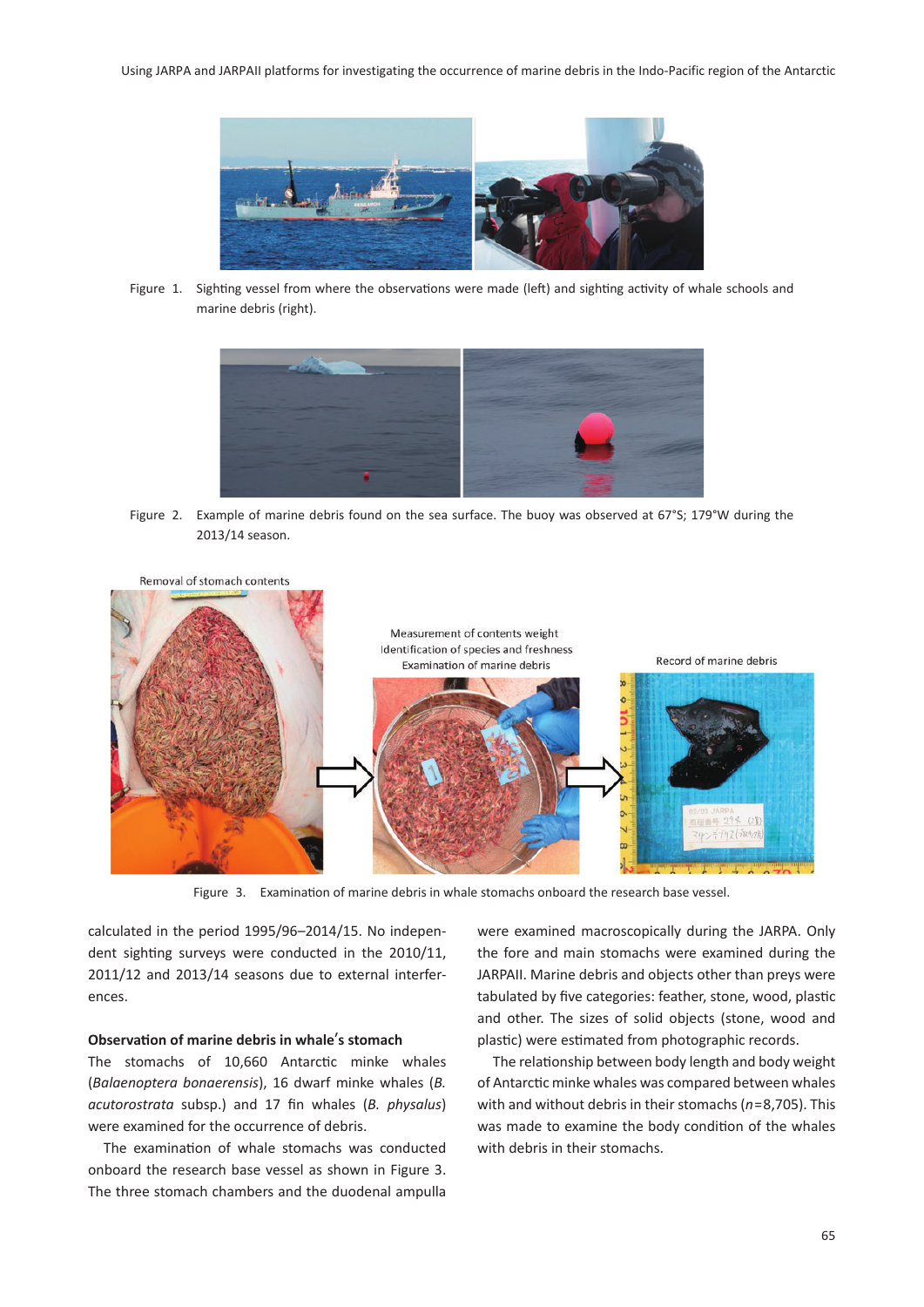

Figure 4. Observation of entanglements onboard the research base vessel.

Table 1 Summary of the sightings of marine debris on the sea surface in Areas III (East), IV, V and VI (West) during the JARPA (1991/92– 2004/05), JARPAII (2005/06–2013/14) and Japanese dedicated whale sighting (2014/15) surveys.

|                                 | Metal<br>(Total number=14) |             |                   | Petrochemical products (Total number=148) |                |                 |                |               |                |           |    |        |                | Other<br>(Total<br>$ number=1\rangle$ |              |                              |                     |                       |                |             |                |              |       |
|---------------------------------|----------------------------|-------------|-------------------|-------------------------------------------|----------------|-----------------|----------------|---------------|----------------|-----------|----|--------|----------------|---------------------------------------|--------------|------------------------------|---------------------|-----------------------|----------------|-------------|----------------|--------------|-------|
| Type of marine debris           |                            | Can         |                   | Drum<br>$(\leq 200 L)$                    |                | buoy<br>/float* |                | <b>Bottle</b> |                | Container |    | Fender |                | Net                                   |              | Other<br>plastic<br>products |                     | Styrofoam<br>products | Other          | products*   | Sub total      |              | Total |
| AREA / Type of searching effort | on                         | off         | on                | off                                       | on             | off             | on             | off           | on             | off       | on | off    | on             | off                                   | on           | off                          | on                  | off                   | on             | off         | on             | off          |       |
| AREA III (East)                 |                            |             | щ                 |                                           | 4              |                 | $\mathbf{1}$   | -4            |                |           |    |        |                |                                       |              |                              | $\overline{ }$<br>T |                       |                |             | $\overline{ }$ | $\mathbf{1}$ | 8     |
| <b>AREA IV</b>                  |                            |             | $\mathbf{\hat{}}$ | 4                                         | 37             | 10              |                |               |                |           |    |        | <b>A</b>       |                                       | $\mathbf{1}$ | 1                            | 8                   | 4                     | $\overline{ }$ |             | 51             | 19           | 70    |
| AREA V                          | $\overline{2}$             |             |                   | 3                                         | 35             | 14              | 3              |               | $\overline{2}$ |           | 5  | 3      | $\overline{2}$ |                                       | $\mathbf{1}$ |                              | T                   |                       |                |             | 52             | 20           | 72    |
| AREA VI (West)                  |                            |             |                   |                                           | $\overline{ }$ | 5               |                |               |                |           |    |        |                |                                       |              |                              |                     |                       |                |             | 8              | 5            | 13    |
| Total                           | $\overline{2}$             | $\mathbf 0$ | 5                 | 7                                         | 83             | 29              | $\overline{4}$ |               | 3              | $\Omega$  | 5  | 3      | 3              | $\mathbf 0$                           | 2            | 1                            | 10                  | 4                     | $\overline{a}$ | $\mathbf 0$ | 118            | 45           | 163   |

Buoys/floats /fenders were floating as single object, however, at least in six cases, several buoy/fenders were observed; those cases were counted as a single observation. Other plastic products were rope and ball. Other products were unknown material square boxes.

\*Material of buoys/floats was considered to be plastic, in addition to Styrofoam and rubber.

#### **Entanglements**

Observations of the external part of the bodies of the whales were made onboard the research base vessel as shown in Figure 4. All cases of entanglements (attached objects) in Antarctic minke whales sampled by the JARPA and JARPAII (*n*=10,660) were recorded. Furthermore scars and marks in the body of whales possibly produced by entanglements was examined for whales sampled under the JARPAII (*n*=3,883). The latter analysis was based on JARPAII surveys, when more detailed body observations, supported by the use of digital cameras, started.

The relationship between body length and body weight of Antarctic minke whales was compared between whales with and without entanglements (*n*=8,705). This was made to examine the body condition of the whales with entanglements.

## **RESULTS**

#### **Marine debris on the sea surface**

A total of 163 records of marine debris were made (14 metals, 148 petrochemical products and one other) on the sea surface (Table 1). Buoys/floats (petrochemical) accounted for 69% of all marine debris. Debris was found throughout all research areas; however, the DI was higher in Areas IV and V particularly during the JARPAII period (Table 2, Figures 5a and 5b). The most southerly debris was a buoy found in area V (Ross Sea) at 74°S, 176°W.

The highest DI was recorded in Area IV and V (DI: 0.15). The average DI in the four Areas was 0.13 (Table 2). DI for buoys/floats ranged from zero to 0.35 and these increased suddenly in Areas IV and V after the 2005/06 season and it peaked at the 2007/08 season and then decreased (Figure 6).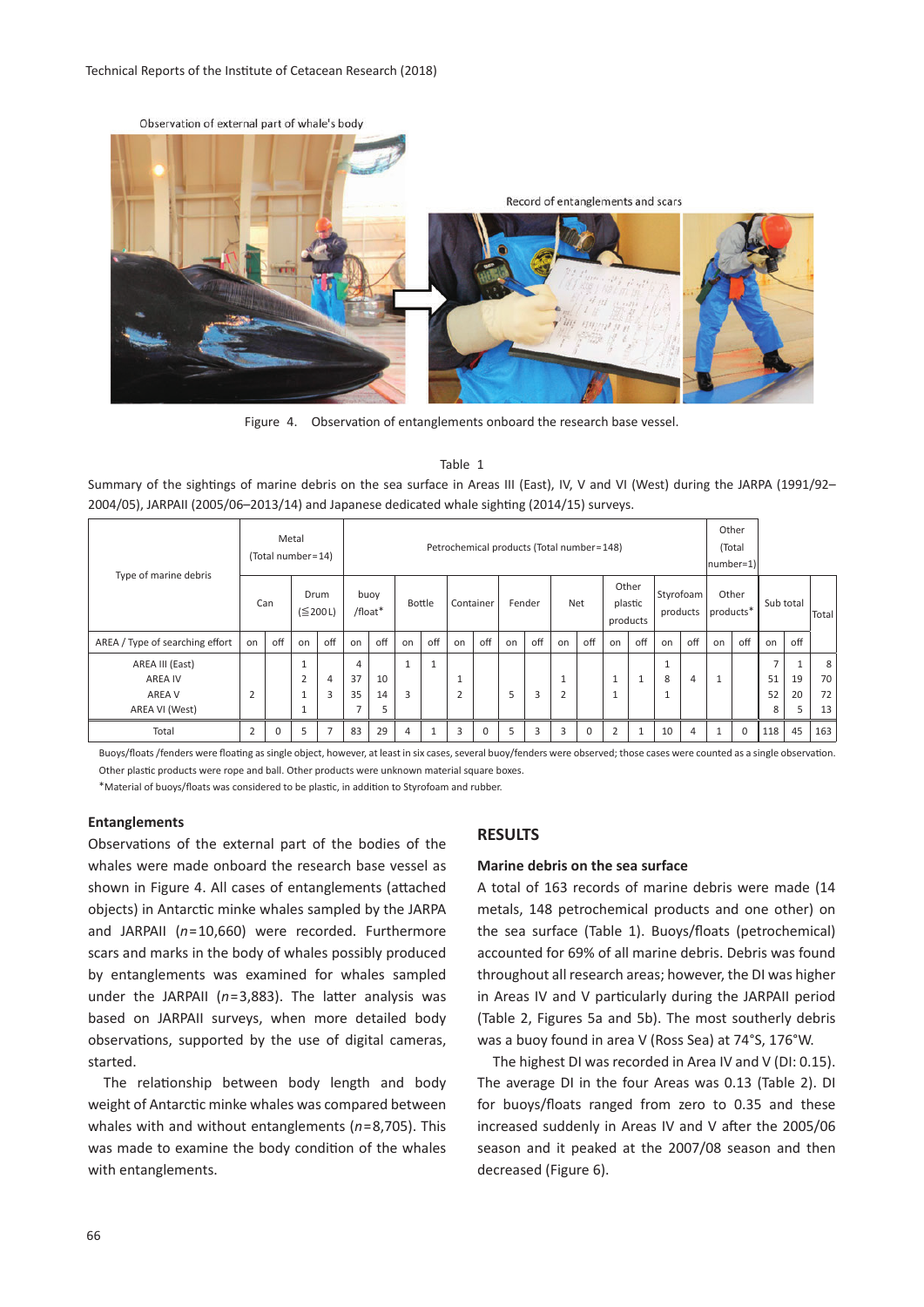

Figure 5a. Distribution of marine debris found during the JARPA surveys (1987/89–2004/05).



Figure 5b. Distribution of marine debris found during the JARPAII (2005/06–2013/14) and Japanese dedicated whale sighting (2014/15) surveys.

#### Table 2

The density indices (DI, number of marine debris per 100 n. miles) during JARPA (1995/96–2004/05), JARPAII (2005/06– 2013/14) and Japanese dedicated whale sighting survey (2014/15).

| Area (95/96-14/15) | Searching<br>distance<br>(n.miles) | Number of<br>marine debris<br>(on effort) | Density index<br>(number of ma-<br>rine debris per<br>100 n.miles) |  |  |  |
|--------------------|------------------------------------|-------------------------------------------|--------------------------------------------------------------------|--|--|--|
| Area III (East)    | 14,570                             |                                           | 0.05                                                               |  |  |  |
| Area IV            | 34,638                             | 51                                        | 0.15                                                               |  |  |  |
| Area V             | 34.554                             | 52                                        | 0.15                                                               |  |  |  |
| Area VI (West)     | 10,096                             | 8                                         | 0.08                                                               |  |  |  |
| Total              | 93,857                             | 118                                       | 0.13                                                               |  |  |  |

## **Observation of debris in whale**'**s stomachs**

A total of 69 out of the 10,660 Antarctic minke whales examined had ingested marine debris and objects other than prey (Table 3). Feathers accounted for 44 cases, stones in six cases, pieces of wood in eight cases and plastics in nine cases. In 36 cases, debris and objects other than prey was found in the fore and main stomach.

The occurrence of plastic debris in body of whales per 100 Antarctic minke whales examined was calculated at 0.08. The size of solid objects (stone, wood, plastic) was less than 100×100 mm (Figure 7). There were two



Figure 6. Density indices by season/area of sighted buoys/ floats during JARPA (1995/96–2004/05), JARPAII (2005/06–2013/14) and Japanese dedicated whale sighting (2014/15) surveys.

occurrences (one plastic bag and one small wood scantling) in which the size of the objects was more than 100×100 mm.

There were no differences in the relationship between body length and body weight of Antarctic minke whales with or without debris in their stomachs (Figure 8).

No debris and objects other than prey was found in the stomachs of the 16 dwarf minke whales examined. In the case of the fin whales, only one animal had ingested objects other than prey (two pieces of feathers).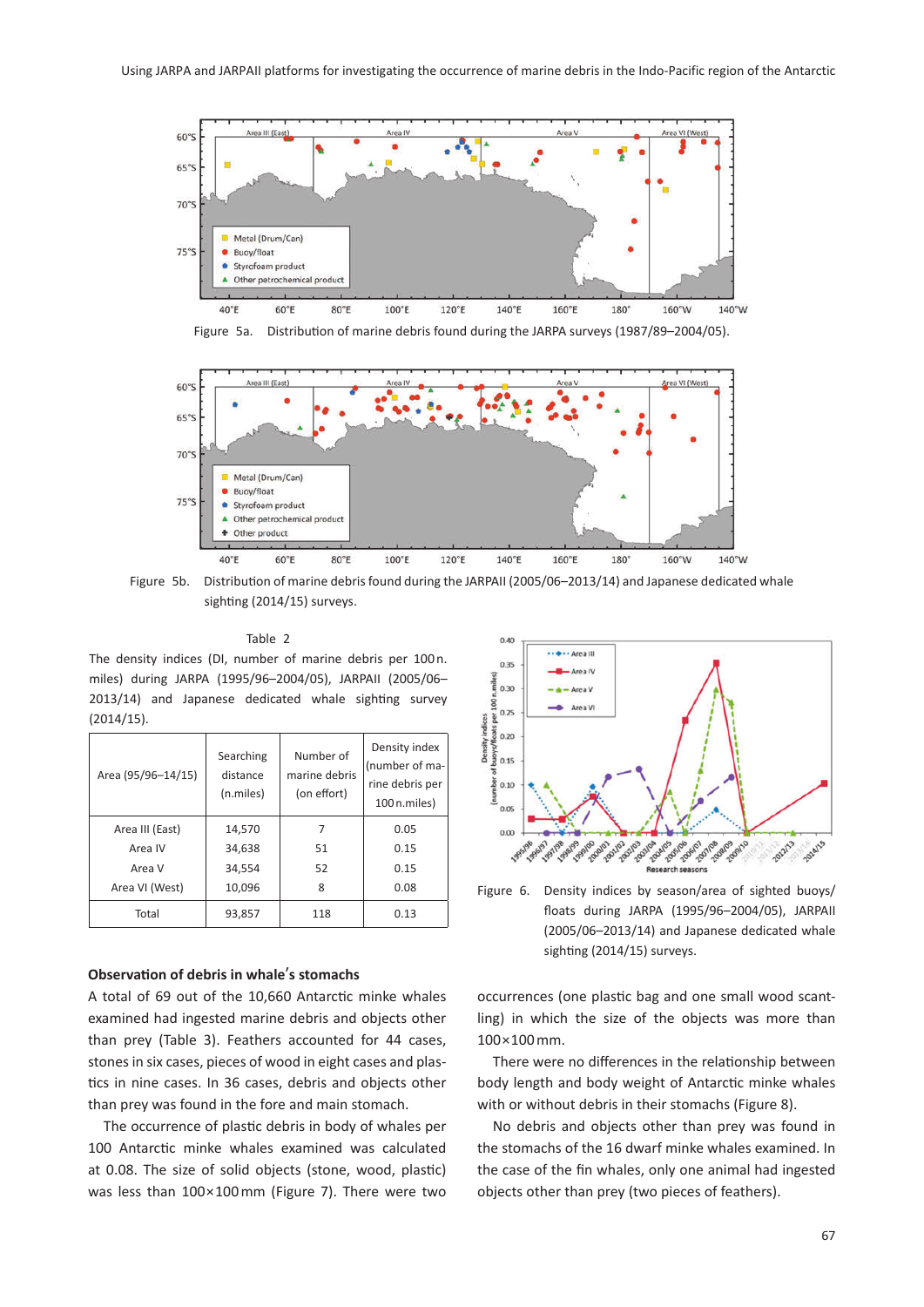Table 3

Marine debris and objects other than prey ingested by the Antarctic minke whales sampled by JARPA and JARPAII surveys (1987/88– 2013/14).

| Antarctic minke whale |             | Marine debris and objects other than prey |                          |                          |                          |              |                          |                          |                          |                |                          |                |      |  |
|-----------------------|-------------|-------------------------------------------|--------------------------|--------------------------|--------------------------|--------------|--------------------------|--------------------------|--------------------------|----------------|--------------------------|----------------|------|--|
| Research<br>season    | Sample size | Feather                                   |                          | Stone                    |                          | Wood         |                          | Plastic                  |                          | Others         |                          | Total          |      |  |
| 1987/88               | 272         |                                           |                          |                          |                          |              |                          | $\mathbf{1}$             | (0)                      |                | $\overline{\phantom{0}}$ | $\mathbf 1$    | (0)  |  |
| 1988/89               | 236         |                                           |                          |                          |                          |              |                          |                          |                          |                |                          |                |      |  |
| 1989/90               | 326         |                                           |                          |                          | —                        | -            |                          | —                        | —                        |                | -                        |                |      |  |
| 1990/91               | 323         |                                           |                          |                          |                          |              |                          | -                        |                          |                | -                        |                |      |  |
| 1991/92               | 288         |                                           |                          |                          |                          | 1            | (0)                      | $\mathbf{1}$             | (0)                      |                |                          | $\overline{2}$ | (0)  |  |
| 1992/93               | 327         | $\overline{2}$                            | (2)                      |                          | —                        | 1            | (0)                      | 1                        | (0)                      |                | -                        | 4              | (2)  |  |
| 1993/94               | 330         |                                           |                          |                          |                          | 1            | (0)                      | 1                        | (0)                      |                | —                        | $\overline{2}$ | (0)  |  |
| 1994/95               | 330         |                                           |                          |                          |                          |              |                          | —                        |                          |                |                          |                |      |  |
| 1995/96               | 439         |                                           | $\qquad \qquad$          | $\overline{\phantom{0}}$ | $\overline{\phantom{0}}$ | -            | —                        | —                        | —                        |                | —                        |                | —    |  |
| 1996/97               | 440         | 8                                         | (7)                      | 1                        | (0)                      | -            | -                        | $\overline{\phantom{0}}$ |                          |                | —                        | 9              | (7)  |  |
| 1997/98               | 438         | $\overline{4}$                            | (0)                      |                          |                          |              |                          | —                        | —                        |                |                          | 4              | (0)  |  |
| 1998/99               | 389         | 1                                         | (0)                      | 1                        | (1)                      | 1            | (0)                      | 1                        | (0)                      |                | —                        | 4              | (1)  |  |
| 1999/00               | 439         |                                           |                          |                          |                          | $\mathbf{1}$ | (0)                      | $\overline{2}$           | (0)                      |                | —                        | 3              | (0)  |  |
| 2000/01               | 440         | —                                         | $\overline{\phantom{0}}$ |                          | —                        | 2            | (2)                      | $\mathbf{1}$             | (0)                      |                | —                        | 3              | (2)  |  |
| 2001/02               | 440         | $\mathbf{1}$                              | (0)                      | 1                        | (0)                      | —            | —                        | $\overline{\phantom{0}}$ |                          |                | —                        | $\overline{2}$ | (0)  |  |
| 2002/03               | 440         | $\overline{2}$                            | (1)                      |                          |                          | —            | $\overline{\phantom{0}}$ | $\mathbf{1}$             | (1)                      | $\mathbf{1}$   | (0)                      | 4              | (2)  |  |
| 2003/04               | 440         | $\overline{4}$                            | (3)                      | $\mathbf{1}$             | (0)                      |              |                          |                          |                          | 1              | (1)                      | 6              | (4)  |  |
| 2004/05               | 440         | 8                                         | (3)                      | $\mathbf{1}$             | (0)                      | 1            | (0)                      | —                        | $\overline{\phantom{0}}$ |                | —                        | 10             | (3)  |  |
| 2005/06               | 853         | 11                                        | (11)                     |                          |                          |              |                          |                          |                          |                |                          | 11             | (11) |  |
| 2006/07               | 505         |                                           |                          |                          | —                        |              |                          | —                        | —                        |                |                          |                |      |  |
| 2007/08               | 551         |                                           |                          | —                        | —                        |              |                          | -                        | -                        |                | -                        |                |      |  |
| 2008/09               | 679         | -                                         | —                        | $\mathbf{1}$             | (1)                      | -            |                          | -                        | -                        |                | -                        | $\mathbf 1$    | (1)  |  |
| 2009/10               | 506         | $\overline{2}$                            | (2)                      |                          |                          |              |                          |                          |                          |                |                          | 2              | (2)  |  |
| 2010/11               | 170         |                                           |                          |                          | —                        | -            | —                        | —                        | -                        |                | -                        |                | —    |  |
| 2011/12               | 266         | $\mathbf{1}$                              | (1)                      |                          | —                        |              |                          | -                        |                          |                | -                        | $\mathbf{1}$   | (1)  |  |
| 2012/13               | 103         |                                           |                          |                          |                          |              |                          | —                        |                          |                | —                        |                |      |  |
| 2013/14               | 250         | —<br>—                                    | —                        | —                        | —                        | —            |                          | —                        | —                        |                | —                        |                |      |  |
| Total                 | 10,660      | 44                                        | (30)                     | 6                        | (2)                      | 8            | (2)                      | 9                        | (1)                      | $\overline{2}$ | (1)                      | 69             | (36) |  |

All items were found in the stomach and duodenal ampulla except for three feathers, one small stone and one plastic piece found in the oral cavity, small intestine and anus respectively. The ʻOthers' includes one small rubber piece and one small mineral matter such as coal. (Number in parentheses): number of marine debris and objects other than prey found in the fore stomach and main stomach.

## **Entanglements**

Only four cases of entanglements were found in a total of 10,660 Antarctic minke whales examined (Table 4, Figure 9). Those involved fishing hooks, monofilament fishing lines, ropes and packing bands. There were no differences in the relationship between body length and body weight of Antarctic minke whales with or without entanglements (Figure 8). At least five out of 3,883 Antarctic minke whales examined in JARPAII had scars presumably derived from entanglements (Figure 10).

## **DISCUSSION**

Evidence from remote oceanic islands suggested a southward-decreasing, strong latitudinal gradient in litter densities from subtropical and temperate waters through the subtropical convergence to polar front and beyond (i.e. there is a clear trend in marine debris accumulation with latitude) (Barnes, 2005; Gregory and Ryan, 1997).

Matsumura and Nasu (1997) reported the results of sighting surveys showing the distribution of floating marine debris in the North Pacific Ocean and its adjacent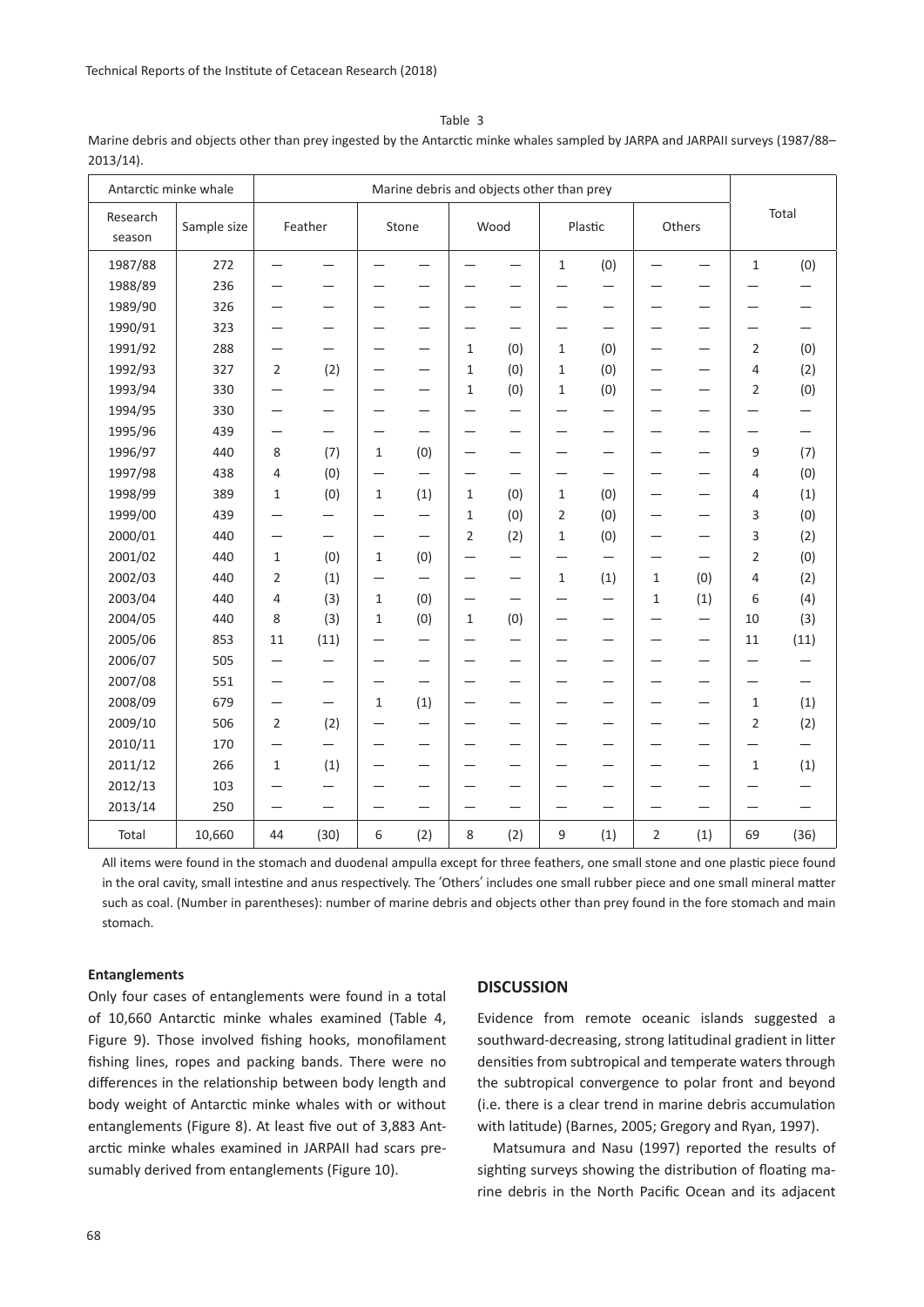

Figure 7. Size of marine debris ingested by Antarctic minke whales sampled by JARPA and JARPAII surveys (1987/88–2013/14).



Figure 8. Relation of body length and body weight in Antarctic minke whales (*n*=8,705) for whales with and without debris in their stomachs (or entanglements).

waters in the period 1987–1991. These surveys covered approximately 926,000 n.miles and counted 136,338 pieces of marine debris (including natural objects). About 60% of marine debris accounted for petrochemical debris (e.g. fishing gear, styrofoam, other plastic products). Total debris densities in coastal waters were 20–40 objects per square n. mile, while the density in the north equatorial current area (5° to 15°N, across the central Pacific) was about 0.2 objects per square n. mile, and 1–3 objects per square n. mile in the subarctic boundary area (35° to 45°N) (Matsumura and Nasu, 1997).

The DI in our study (Table 2) was compared with the results by Matsumura and Nasu (1997). The DI in the Antarctic is lower by two orders of magnitude in comparison with the North Pacific Ocean and its adjacent waters. Thus our observations prove that the Antarctic waters have a very low density of marine debris on the sea surface.

Sources of marine debris in the Antarctic include fishing, and research/tourism vessels, but also global oceanic debris drifting across the Polar Front. Fishing operations are important sources of marine debris in the Antarctic, contributing not only with direct fishing-related debris but also miscellaneous items (Ivar do Sul *et al.*, 2011). According to our results, fishing buoys/floats accounted for about 69% of all sighted marine debris on the sea surface. Barnes *et al.* (2010) recorded three pieces of marine debris in the Durmont D'Urville and Davis Seas (i.e. Areas IV and V): a plastic cup and two fishing buoys.

The assumption that all buoys/floats observed in the Antarctic were transported from lower latitudes is unreasonable in consideration of the barrier effects of the Polar Frontal Zone, even if it is weak. Webber and Parker (2012) showed fishing gear loss of bottom longline fisheries targeting Antarctic toothfish (*Dissostichus mawsoni*). Since 2004/05, licensed longline vessels have conducted exploratory fishery for *Dissostichus* spp. (target species is Antarctic toothfish) in CCAMLR division subarea 58.4.1 (which overlaps with Areas IV and V), and

|                    | $\frac{1}{2}$ of children middle objective a during <i>it</i> that that it and it can experience to the strip |            |          |           |                    |                    |     |                     |                              |          |  |  |  |
|--------------------|---------------------------------------------------------------------------------------------------------------|------------|----------|-----------|--------------------|--------------------|-----|---------------------|------------------------------|----------|--|--|--|
| Research<br>season | Specimen<br>No.                                                                                               | Date       | Latitude | Longitude | Body<br>length (m) | Body<br>weight (t) | Sex | Stomach<br>contents | Entanglement<br>objects      | Figure 9 |  |  |  |
| 1995/96            | 065                                                                                                           | 22/12/1995 | 62°48'S  | 68°55'E   | 7.5                | 4.7                | M   | Empty               | Fishing hook                 | a        |  |  |  |
| 2003/04            | 046                                                                                                           | 10/12/2003 | 63°10'S  | 54°56'E   | 5.7                | 2.1                | M   | Krill               | Monofilament<br>fishing line | b        |  |  |  |
| 2005/06            | 190                                                                                                           | 6/1/2006   | 64°26'S  | 72°40'E   | 7.8                | <b>NA</b>          | F   | Krill               | Rope                         | c        |  |  |  |
| 2005/06            | 765                                                                                                           | 5/3/2006   | 63°56'S  | 103°46'E  | 5.7                | ΝA                 | M   | Krill               | Packing band                 | d        |  |  |  |

Table 4 List of entangled whales observed during JARPA and JARPAII surveys (1987/88–2013/14).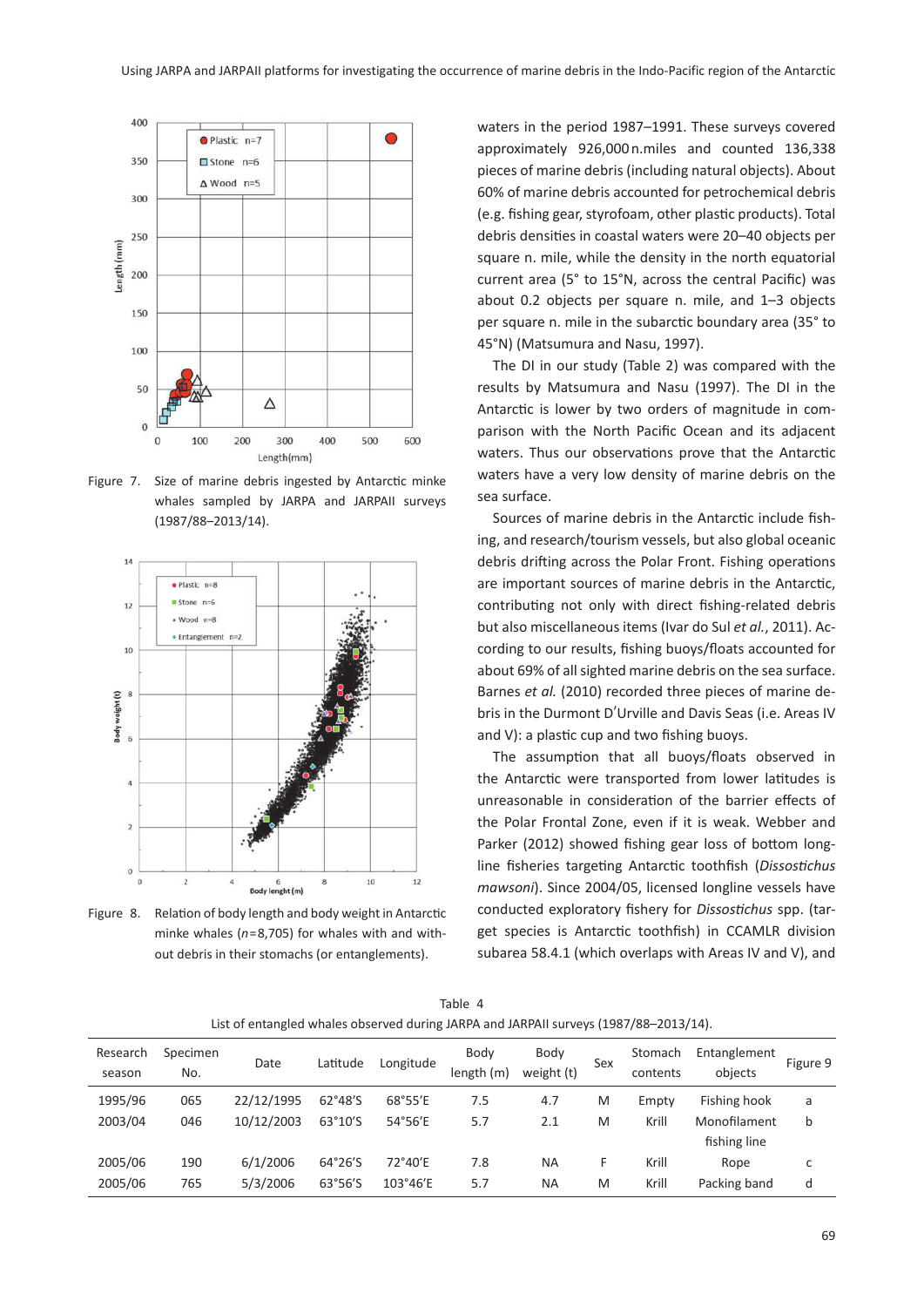

Figure 9. Four entangled Antarctic minke whales observed during JARPA and JARPAII surveys (1987/88–2013/14). (a) Fishing hook, (b) Monofilament fishing line, (c) Rope, (d) Packing band, (d) Loose packing band when a whale was being transported on the way to research base vessel.

there are high levels of IUU (illegal, unreported and unregulated) fishing conducted outside CCAMLR regulations (SC-CAMLR, 2011). The number of licensed vessels in the exploratory fishery in subarea 58.4.1 was four to seven in 2004/05 to 2007/08 seasons, however it was decreased to one to three in 2008/09 to 2014/15 seasons (SC-CAMLR, 2012a; CCAMLR, 2013; 2014; 2015). The number of sighted buoys/floats suddenly increased in Areas IV and V after the 2005/06 season and peaked at 2007/08 seasons, and then decreased. This pattern coincides with the fluctuation of longline fisheries operations (include IUU fishing).

In Iceland, six of 82 examined fin whales (commercial whaling) and in the New York area, three of 19 examined mysticetes (stranding) contained synthetics in the gut (Sadove and Morreale, 1990). The occurrence rates of marine litter ingestion obtained from stranded animals examined in the UK were 2.2% in the harbour porpoise (*Phocoena phocoena*) and 2.3% in the short-beaked common dolphin (*Delphinus delphis*) (Deaville and Jepson, 2010). We found 60 individuals with 69 pieces of marine debris and objects other than prey out of 10,660 Antarctic minke whales sampled in the Antarctic (0.56%). Among them, there were only nine cases of plastics, which is an extremely low frequency (0.08%) in comparison with other oceanic basins. Given this low frequency the effect of marine debris on whales is expected to be low.

Entanglement of Antarctic fur seals (*Arctocephalus gazella*) was caused mostly by loop shaped debris such as packing bands (Croxall *et al.*, 1990; Arnould and Croxall, 1995). CCAMLR has prohibited and restricted the use of packing bands on fishing vessels in Conservation Measure 26-01. In this study, some entangled whales strapped with packing bands around their upper rostrums were found (Figures 9-d). Similar cases were reported in common minke whales (*B. acutorostrata*) in the Atlantic (Gill *et al.*, 2000). It has been indicated that loop shaped debris causes the entanglement of whales as well pinnipeds.

Fishing gear is the most significant source of entanglements for whales and those entanglements were reported in various waters (Laist, 1997; Simmonds, 2012). Documented interaction between whales and fisheries in the Southern Ocean included killer (*Orcinus orca*) and sperm whales (Kock *et al.*, 2006), however entanglement mortalities recorded in the case of sperm whales and possibly minke whales (SC-CAMLR, 2004; 2012b) were low. In this study, only three cases of entanglements (probably by fishing gear) were found among the 10,660 Antarctic minke whales examined.

At least five out of 3,883 Antarctic minke whales examined in JARPAII had scars presumably derived from entanglements (see Figure 10). Those scars suggested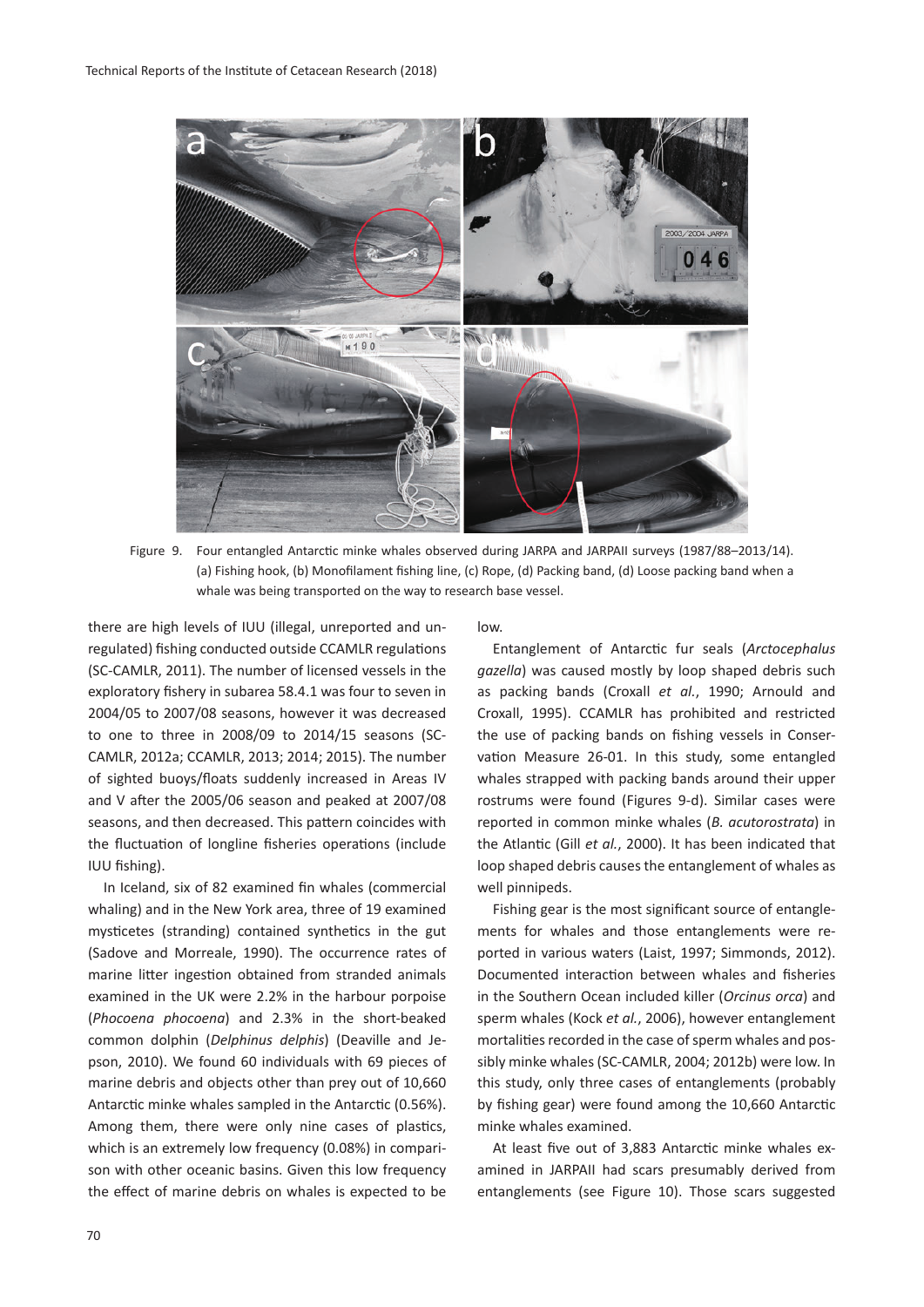

Figure 10. Five cases of Antarctic minke whales with scars probably derived from entanglements observed during JARPAII surveys (2005/06–2013/14). In the middle right-hand picture the wire rope used in the processing is also shown.

that the entanglements occurred in previous cases, but that they escaped from the obstructive objects and survived. Entanglements along the eastern seaboard of the United States and Canada during a five year period were reported as 27 cases of minke whales and 77 of humpback whales (Glass *et al.*, 2008). In Iceland, five of 95 fin whales examined showed signs of previous entanglement (Sadove and Morreale, 1990). The entanglements of Antarctic minke whales are less frequent. Therefore the level of impact of entanglements on Antarctic minke whales would be low in comparison with other oceanic basins.

# **CONCLUSIONS**

This study provided the first comprehensive quantitative approach of examining marine debris on the sea surface and ingestion of marine debris and entanglement of whales in the Antarctic. Given the low frequencies and

indices, the impact of marine debris on whales in the Antarctic is expected to be limited. Our study provides some evidence that some degree of interaction between whales and fishery exist in the Antarctic. Webber and Parker (2012) recommended that fishing vessels and/or the CCAMLR observer should record the detailed gear loss, for estimating unaccounted fishing mortality and to reduce the loss of fishing gear. That information is also essential to understand the interaction between whales and fisheries and marine debris. Long-term surveys conducted by JARPA and JARPAII proved very useful for examining the occurrence of marine debris and entanglements in the Antarctic.

# **ACKNOWLEDGEMENTS**

We would like to thank all of the captains, crew members, cruise leaders and researchers onboard the research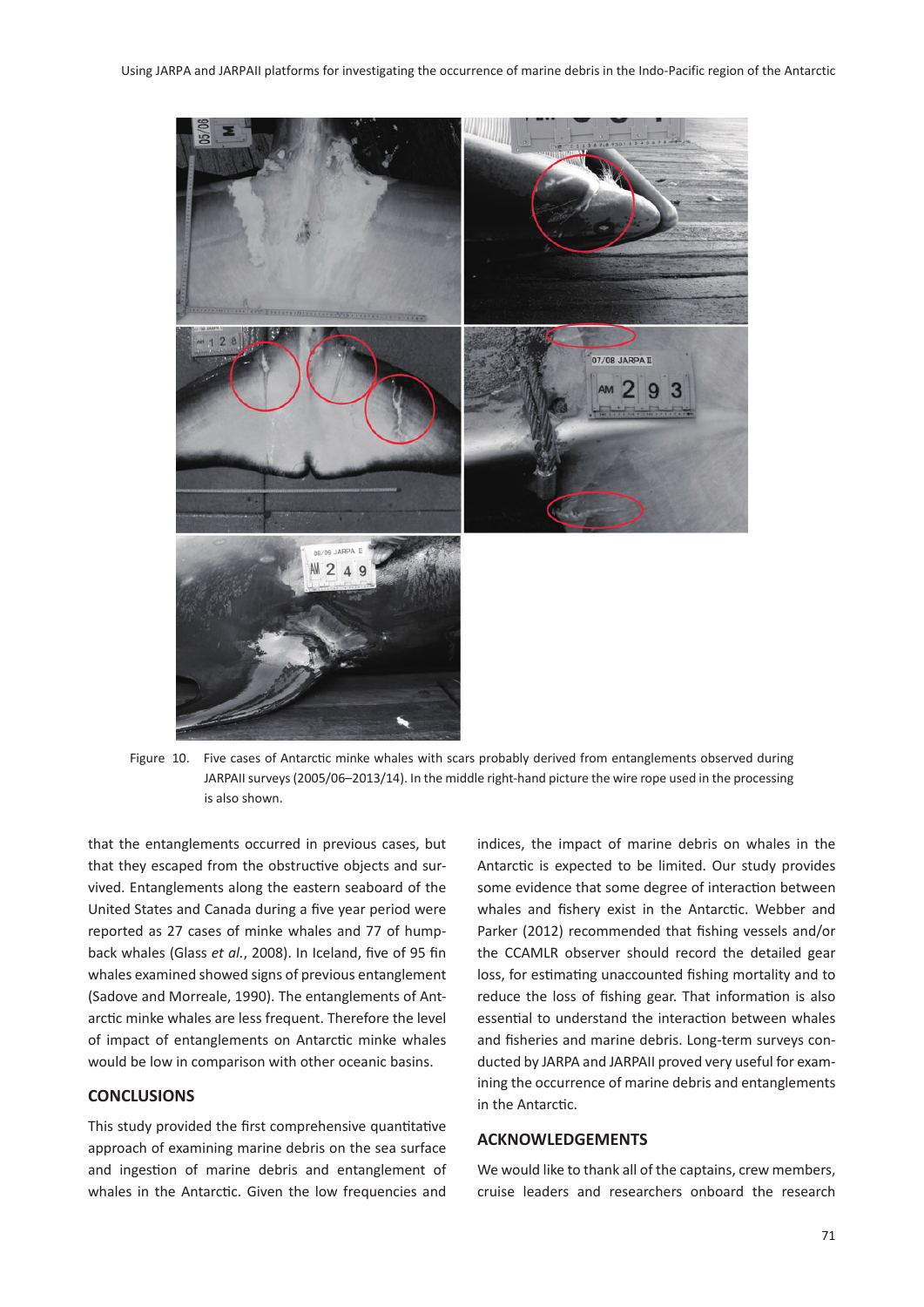vessels of JARPA, JARPAII and Japanese dedicated whale sighting survey for their contributions in collecting the data used in this study.

# **REFERENCES**

- Arnould, J.P.Y. and Croxall, J.P. 1995. Trends in entanglement of Antarctic fur seals (*Arctocephalus gazella*) in man-made debris at South Georgia. *Marine Pollution Bulletin* 30 (11): 707–712.
- Barnes, D.K.A. 2005. Remote islands reveal rapid rise of southern hemisphere sea debris. *Sci. World J*. 5: 915–921.
- Barnes, D.K.A., Walters, A. and Gonçalves, L. 2010. Macroplastics at sea around Antarctica. *Marine Environmental Research* 70: 250–252.
- CCAMLR. 2013. Fishery Report: Exploratory fishery for *Dissostichus* spp. in Division 58.4.1. CCAMLR, Hobart, Australia. 10 pp.
- CCAMLR. 2014. Fishery Report: Exploratory fishery for *Dissostichus* spp. in Division 58.4.1. CCAMLR, Hobart, Australia. 12 pp.
- CCAMLR. 2015. Fishery Report: Exploratory fishery for *Dissostichus* spp. in Division 58.4.1. CCAMLR, Hobart, Australia. 15 pp.
- Croxall, J.P., Rodwell, S. and Boyd, I.L. 1990. Entanglement in man-made debris of Antarctic fur seals at Bird Island, South Georgia. *Marine Mammal Science* 6: 221–233.
- Deaville, R. and Jepson, P.D. (eds.). 2010. *UK Cetacean Strandings Investigation Programme (CSIP)*—*Final Report for the period 1st January 2005*–*31st December 2010*. CSIP, Institute of Zoology, Zoological Society of London, UK. 98 pp.
- Gill, A., Fairbairns, B. and Fairbairns, R. 2000. Photoidentification of the Minke Whale (*Balaenoptera acutorostrata*) around the Isle of Mull, Scotland. *Report to the Hebridean Whale and Dolphin Trust.* 88 pp.
- Glass, A.H., Cole, T.V.N., Garron, M., Merrick, R.L. and Pace III, R.M. 2008. Mortality and serious injury determinations for baleen whale stocks along the United States eastern seaboard and adjacent Canadian Maritimes, 2002–2006. U.S. Dep. Commer., *Northeast Fish. Sci. Cent. Ref. Doc*. 08–04. 18 pp.
- Government of Japan. 2005. Plan for the Second Phase of the Japanese Whale Research Program under Special Permit in the Antarctic (JARPAII)—Monitoring of the Antarctic Ecosystem and Development of New Management Objectives for Whale Resources. Paper SC/57/O1 presented to the IWC Scientific Committee, Jun 2005 (unpublished). 99 pp. [Available from the IWC Secretariat].
- Gregory, M.R. and Ryan, P.G. 1997. Pelagic plastics and other seaborne persistent synthetic debris: a review of southern hemisphere perspectives. pp. 49–66. *In*: J.M. Coe and D.B. Rogers (eds.) *Marine Debris, sources, impacts, and solutions*. New York. Springer-Verlag. 432 pp.

Ivar do Sul, J.A., Barnes, D.K., Costa, M.F., Convey, P., Costa, E.S.

and Campos, L. 2011. Plastics in the Antarctic environment: Are we looking only at the tip of the iceberg? *Oecologia Australis* 15 (1): 150–170.

- Kock, K.H., Purves, M.G., and Duhamel, G. 2006. Interactions between cetacean and fisheries in the Southern Ocean. *Polar Biol.* 29: 379–388.
- Laist, D.W. 1997. Impacts of marine debris: entanglement of marine life in marine debris including a comprehensive list of species with entanglement and ingestion records. pp. 99–139. *In*: J.M. Coe and D.B. Rogers (eds.) *Marine Debris, sources, Impacts, and solutions*. New York. Springer-Verlag. 432 pp.
- Matsumura, S. and Nasu, K. 1997. Distribution of floating debris in the North Pacific Ocean: sighting surveys 1986–1991. pp. 15–24. *In*: J.M. Coe and D.B. Rogers (eds.) *Marine Debris, sources, Impacts, and solutions*. New York. Springer-Verlag. 432 pp.
- Nishiwaki, S., Ishikawa, H. and Fujise, Y. 2006. Review of general methodology and survey procedure under the JARPA. Paper SC/D06/J2 presented to the JARPA review meeting called by the IWC, December 2006 (unpublished). 47 pp. [Available from the IWC Secretariat].
- Nishiwaki, S., Ishikawa, H., Goto, M., Matsuoka, K. and Tamura, T. 2014. Review of general methodology and survey procedure under the JARPAII. Paper SC/F14/J2 presented to the JARPAII review meeting called by the IWC, February 2014 (unpublished). 34 pp. [Available from the IWC Secretariat].
- Sadove, S.S. and Morreale, S.J. 1990. Marine mammal and sea turtle encounters with marine debris in the New York Bight and the northeast Atlantic. pp. 562–570. *In*: R.S. Shomura and M.L. Godfrey (eds.) *Proceedings of the Second International Conference on Marine Debris, 2*–*7 April 1989, Honolulu, Hawaii*. NOAA Tech. Memo. NMFS-SWFSC-154. 1274 pp.
- SC-CAMLR. 2004. Report of the Working Group on Fish Stock Assessment. *In*: *Report of the twenty-third Meeting of the Scientific Committee (SC-CAMLR-XXIII)*, Annex 5. CCAMLR, Hobart, Australia: 338–657.
- SC-CAMLR. 2011. Report of the Working Group on Fish Stock Assessment (APPENDIX N: Fishery Report: Exploratory fishery for *Dissostichus* spp.in Division 58.4.1). *In*: *Report of the thirtieth Meeting of the Scientific Committee (SC-CAMLR-XXX)*, Annex 7. CCAMLR, Hobart, Australia. 14 pp.
- SC-CAMLR. 2012a. Report of the Working Group on Fish Stock Assessment (APPENDIX Q: Fishery Report: Exploratory fishery for *Dissostichus* spp. (TOT) in Division 58.4.1). *In*: *Report of the thirty-first Meeting of the Scientific Committee (SC-CAMLR-XXXI)*, Annex 7. CCAMLR, Hobart, Australia. 12 pp.
- SC-CAMLR. 2012b. Report of the Working Group on Fish Stock Assessment. *In*: *Report of the Thirty-first Meeting of the Scientific Committee (SC-CAMLR-XXXI)*, Annex 7. CCAMLR, Hobart, Australia: 265–377.
- Simmonds, M.P. 2012. Cetaceans and Marine Debris: The Great